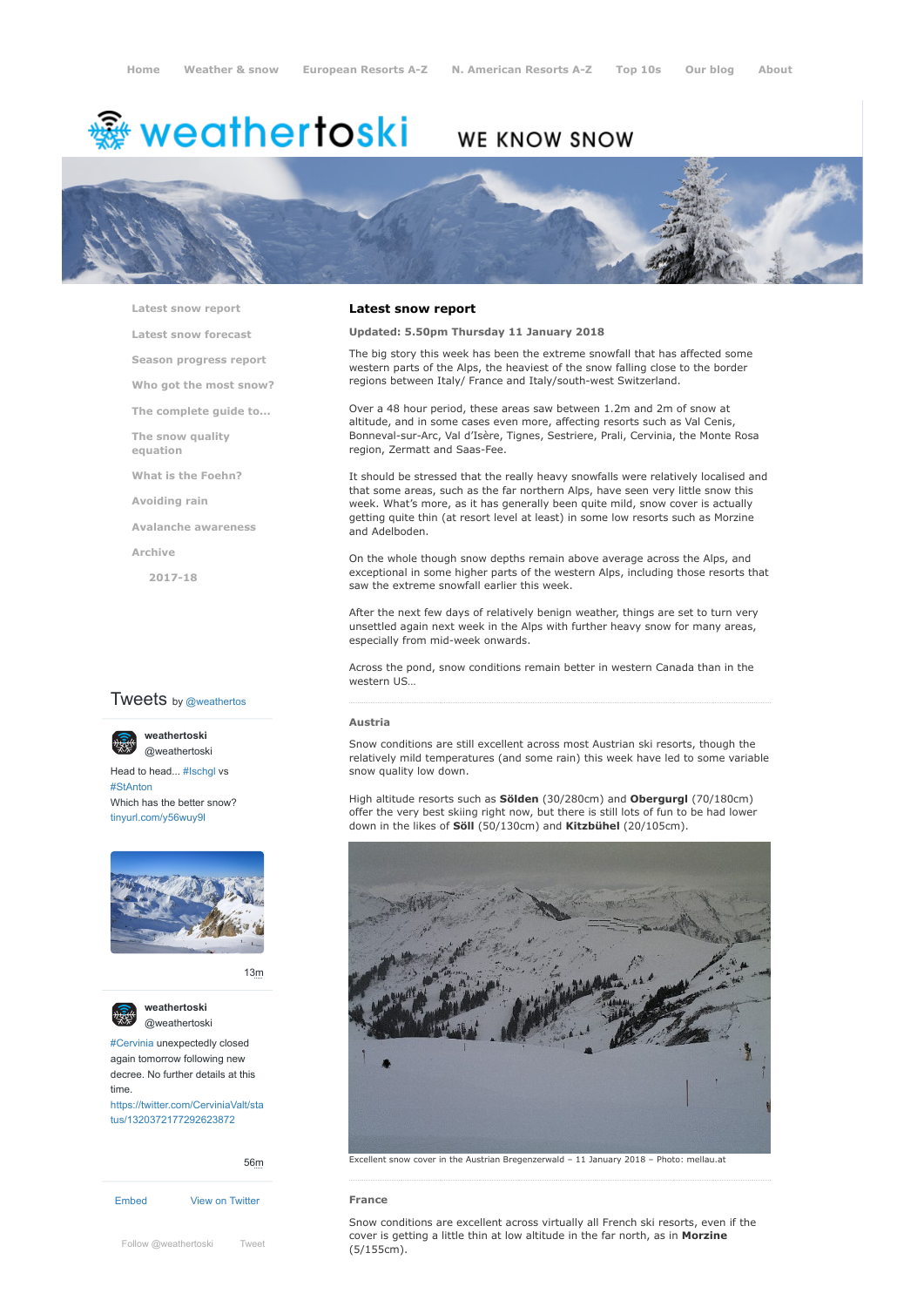

Tailor-made ski holidays and short breaks to some of the finest hotels in the Alps

# 020 3397 8450





# **Contact us...**

**Got a burning question about weather or snow conditions in the Alps?** [Contact us](https://www.weathertoski.co.uk/about-1/contact-us/) and we'll do our best to answer it...

#### E: [info@weathertoski.co.uk](mailto:fraser@weathertoski.co.uk)

T: +44 (0)20 3151 3154

[Website terms of use](https://www.weathertoski.co.uk/about-1/website-terms-of-use/)

[Privacy notice](https://www.weathertoski.co.uk/about-1/privacy-notice/)

Higher up, the recent storms mean that snow depths are exceptional, with 210/350cm in **Tignes** and 80/270cm further south in **Serre Chevalier**, for example.

After a couple more quiet days, expect plenty more snow next week, especially from Tuesday onwards.



#### **Italy**

The western Italian Alps have seen a lot of snow from this recent storm, especially in the Piedmont and north-eastern Aosta regions. **Sestriere** now has settled snow depths of 100/200cm depending on altitude, while **Champoluc** has 130/250cm.

Further east, snow conditions are also very good, even if snow depths are more modest in places. **Cortina**, for example, has settled snow depths of 50/110cm.

After another mostly fine couple of days, further snow is likely in the western Italian resorts later in the weekend and early next week– though not in anything like the quantities that we have seen recently.



Powder day in Prali – 11 January 2018 – Photo: facebook.com/Praliski

#### **Switzerland**

Snow depths are exceptional in the high resorts of the south-western Swiss Alps such as **Zermatt** (150/300cm) and **Saas-Fee** (80/300cm), which bore the brunt of the recent storm.

Elsewhere in the Swiss Alps there is also plenty of great skiing though mild temperatures have led to variable snow quality on the lower slopes of some northern resorts such as **Adelboden** (5/130cm) and **Villars** (40/135cm).

After a mostly dry weekend, further heavy snow is expected at times next week.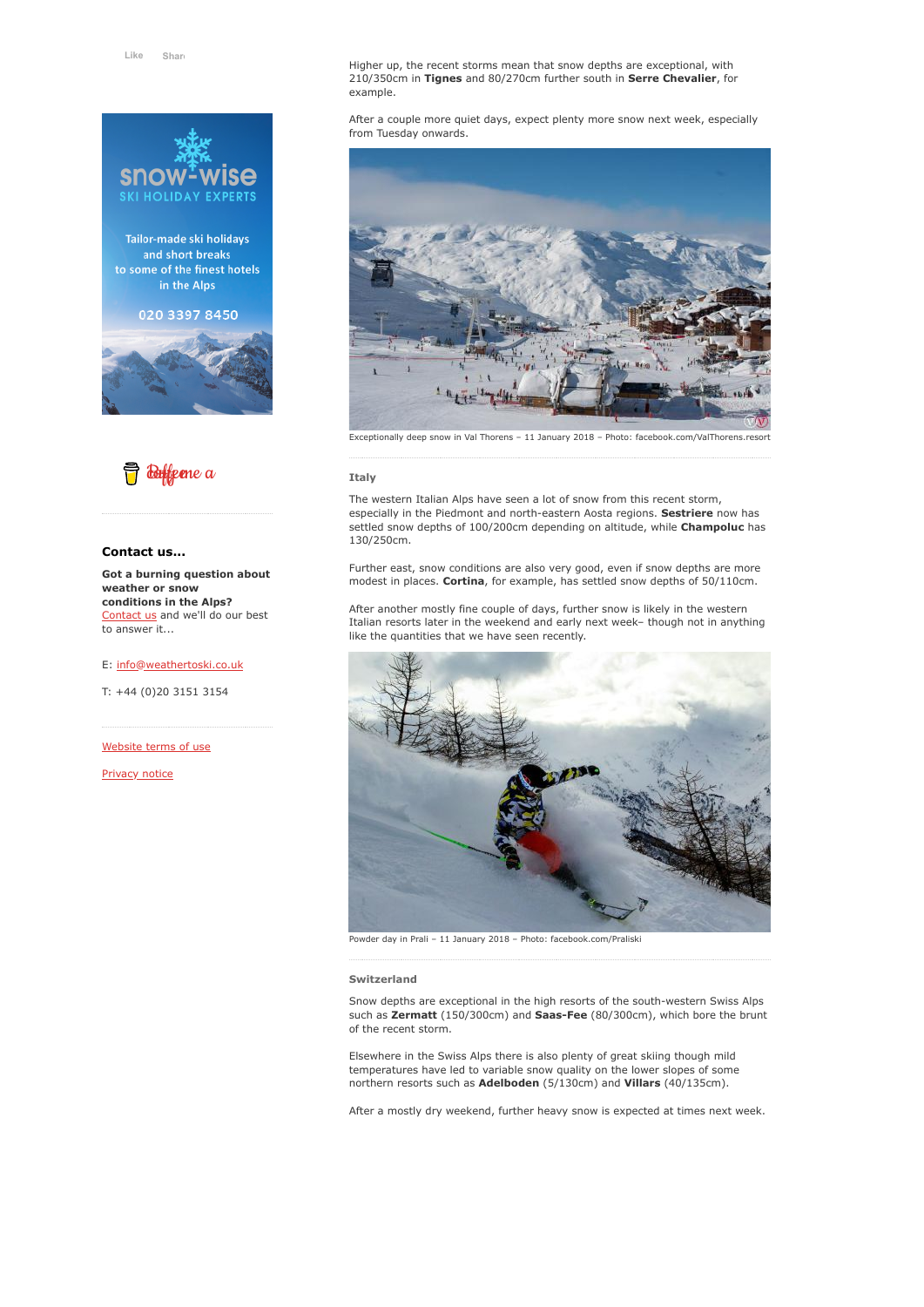

Amazing wintry scenes in Zermatt – 11 January 2018 – Photo: facebook.com/My Switzerland

#### **Rest of Europe**

The Pyrenees have also seen fresh snow this week with excellent conditions reported in Andorra's **Pas de la Casa** (90/115cm) and Spain's **Baqueira Beret** (125/180cm).

All five major Scottish ski centres are open though conditions are variable and snow depths remain modest, with just 5/40cm in **Cairngorm**, for example.

Most Scandinavian resorts are offering great skiing at the moment, with settled snow depths of 160cm up top in Norway's **Geilo** and 95cm in Sweden's **Åre**.



Beautiful wintry scene in Glencoe today – 11 January 2018 – Photo: facebook.com/GlencoeMountain

#### **USA**

Recent snow has slightly improved conditions in most Colorado resorts but much more is needed to properly ignite what has been a very disappointing start to the season. **Vail** has 74cm up top while Breckenridge has 91cm. Utah is also still well below par with just 99cm up top in **Park City**, much of it artificial.

For better overall conditions you still need to head further north, where Wyoming's **Jackson Hole** has settled snow depths of 97/147cm and Montana's **Big Sky** has 145/201cm.

## **Canada**

Snow conditions in western Canada remain superior to most of the western US. **Whistler** has seen 30cm of new snow in the last week and has upper base depths of 186cm. It will turn milder for a time here this weekend before cooling off again next week.

Further inland, the **Banff**/**Lake Louise** area is also offering good skiing conditions right now, with 10cm of fresh snow yesterday and base depths of 108/145cm.